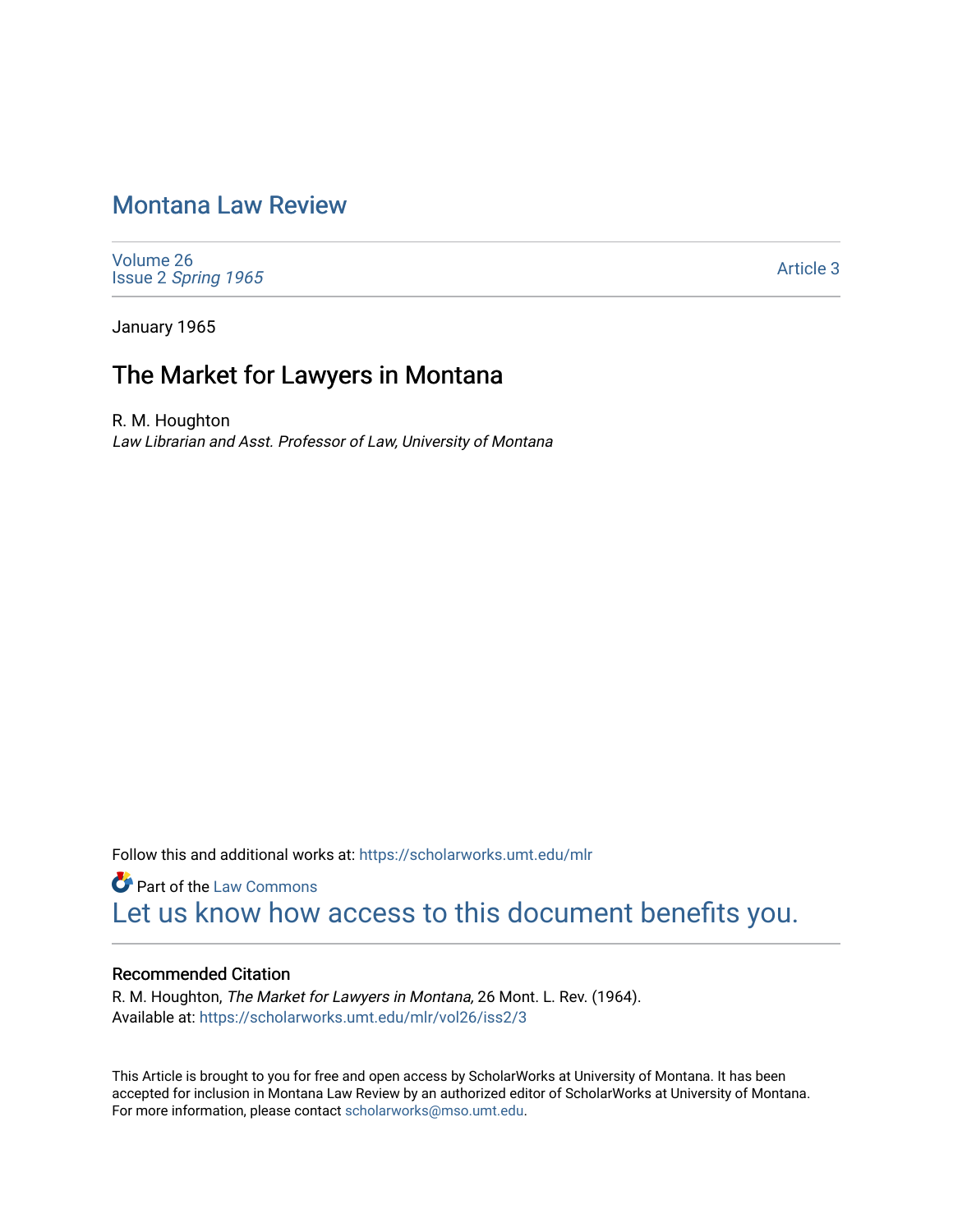### **The Market for Lawyers in Montana**

#### R. M. Houghton\*

Only a few years ago a great debate was occurring within the legal profession as to whether too many or too few students were enrolled in law schools to meet the need for legally trained persons in the United States. The past four years appear to have resolved that argument. From a postwar low of 39,339 law students in 1953, enrollment rose gradually to 43,695 in 1960. Then it increased rapidly to the 1964 high of at least 59,813.1 This is a national increase of approximately 37 percent since 1960. The University of Montana Law School has increased 80 percent in the same period: from seventy students in 1960 to 126 in 1964. Enrollment will further rise as larger freshmen classes work their way through to senior status.

For the past several years graduating classes at Montana have contained about twenty students but within two years this number will double to around forty. Clearly twenty law graduates per year do not meet the demands of the profession within the state, but can Montana absorb twice that number or perhaps more? The answer to such a query will have an effect on the legal profession, the Law School, and anyone planning a career in law.

Exact answers are not possible in this area. Available figures are imprecise and open to conflicting interpretations. Nonetheless, it is possible to identify the chief sources of supply and demand for attorneys and to arrive at approximate statistics. The small number of attorneys in Montana also facilitates the verification of estimates by personal observation.

#### DEMAND

#### NUMBER OF ATTORNEYS REQUIRED **TO MEET** MONTANA'S **NEED FOR** LEGAL SERVICES

Any attempt to ascertain the number of legally trained persons necessary to transact the total legal business of the state must begin with a determination of the number currently engaged in the practice of law in Montana.2 Martindale-Hubbell, Inc. has compiled the following statis-

B.A. University of Denver; M.A.L.S. University of Denver; LL.B. University of San Francisco; Law Librarian and Asst. Professor of Law, University of Montana.

<sup>&</sup>lt;sup>1</sup>SECTION OF LEGAL EDUCATION AND ADMISSIONS TO THE BAR, AMERICAN BAR ASSOCIA-TION, LAW SCHOOLS AND BAR ADMISSION REQUIREMENTS IN THE UNITED STATES:<br>1964 REVIEW OF LEGAL EDUCATION 20 (1964). The actual law school population is<br>greater than the above figures because a few of the unapproved schools an

<sup>&#</sup>x27;Primarily, there is a need for lawyers as private practitioners, government **and** military legal counsel, educators, judges **and** salaried counsel for firms.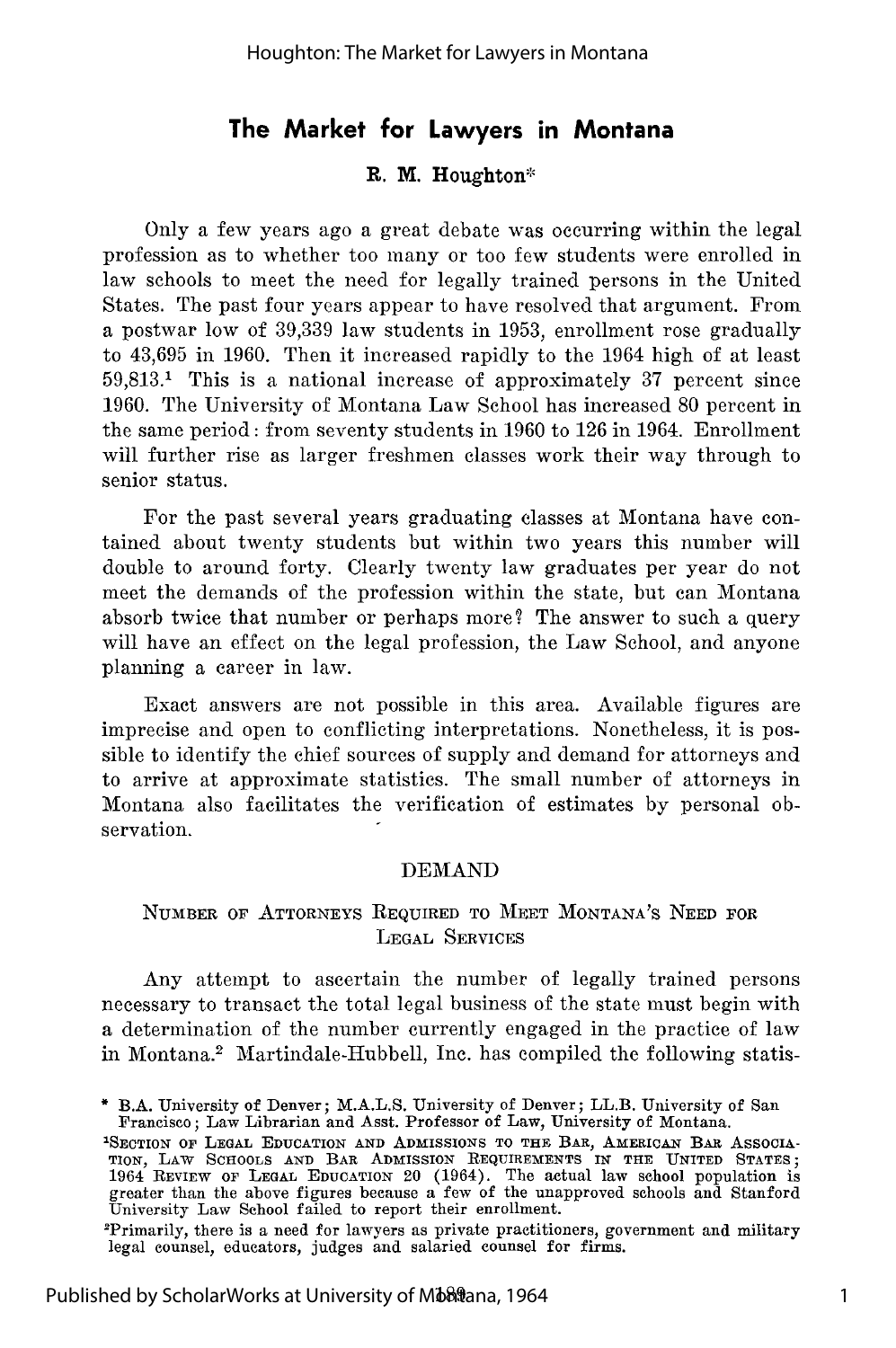ties, published by the American Bar Foundation, as to the number of lawyers in Montana:

|                   | 1960  | 1963 |
|-------------------|-------|------|
|                   | 9013  | 8874 |
| NUMBER OF LAWYERS | 10283 | 9614 |

The STATE LISTINGS cover the lawyers who have answered the Martindale-Hubbell questionnaire. To determine the total NUMBER OF LAWYERS in the state, an estimate is added to compensate for those failing to return the questionnaire. The estimates are undoubtedly excessive because of duplications and deaths.

| LAWYERS NOT ADMITTED | 1960 | 1963            |
|----------------------|------|-----------------|
| <b>BUT LISTED </b>   | 473  | 35 <sup>4</sup> |
| RETIRED OR INACTIVE  | 485  | 646             |

The "Explanatory Remarks" preceding the tables define a lawyer as one admitted to the bar in a state or the District of Columbia. He need not be engaged in practice. Thus thirty-five of the 961 lawyers in the state in 1963 had not been admitted to practice in Montana but had been admitted elsewhere; and sixty-four of the 961 lawyers were inactive. Many of the lawyers who had not been admitted to practice in Montana will be found in federal agencies or with oil and gas firms, particularly in Billings.

Another source of information on the number of lawyers in Montana is the bi-annual directory compiled by the Clerk of the Montana Supreme Court. In contrast to the Martindale-Hubbell figure of 961 attorneys in 1963, the *Directory of Montana Attorneys,* 1964-1965, lists some 861 lawyers in Montana.7

This difference of 100 attorneys between the 1963 and 1964 figures from the two sources should not be taken as an indication of a decline in the Montana Bar. An adjustment can be made to bring the figures closer together. Since most of the thirty-five attorneys listed by Martindale-Hubbell as being within Montana but not admitted to practice in the state are engaged in work requiring legal training, their number should be added to the supreme court figures. This would bring the total to 896. The sixty-four listed as retired or inactive also may no longer be fully represented in the Montana Supreme Court directory. If this number were subtracted from the Martindale-Hubbell figure of 961 the result would be 897, a remarkable agreement.<sup>8</sup> Both lists may be slightly in-

The sixty-four inactive or retired lawyers were subtracted because the figure sought https://scholarworks.umt.edu/mlr/vol26/iss2/3 https://scholara.

**<sup>8</sup>AmERicAw BAR FOUNDATION, THE 1961** LAWYER **STATISTICAL REPORT** Table **1.** (1961). **'AMERICAN BAR FOUNDATION, THE** 1964 **LAWYER STATISTICAL REPORT Table 10 (Advance** proofs, supplied **by** publisher). **<sup>5</sup>**

**AMERICAN** BAR **FOUNDATION,** *Op. cit. supra* note **3,** Table **5. <sup>6</sup>**

**AMERICAN BAR FOUNDATION, Op.** *cit. supra* note **4,** Table **15.**

<sup>&#</sup>x27;Some retired or inactive lawyers **may** be included **in** this number.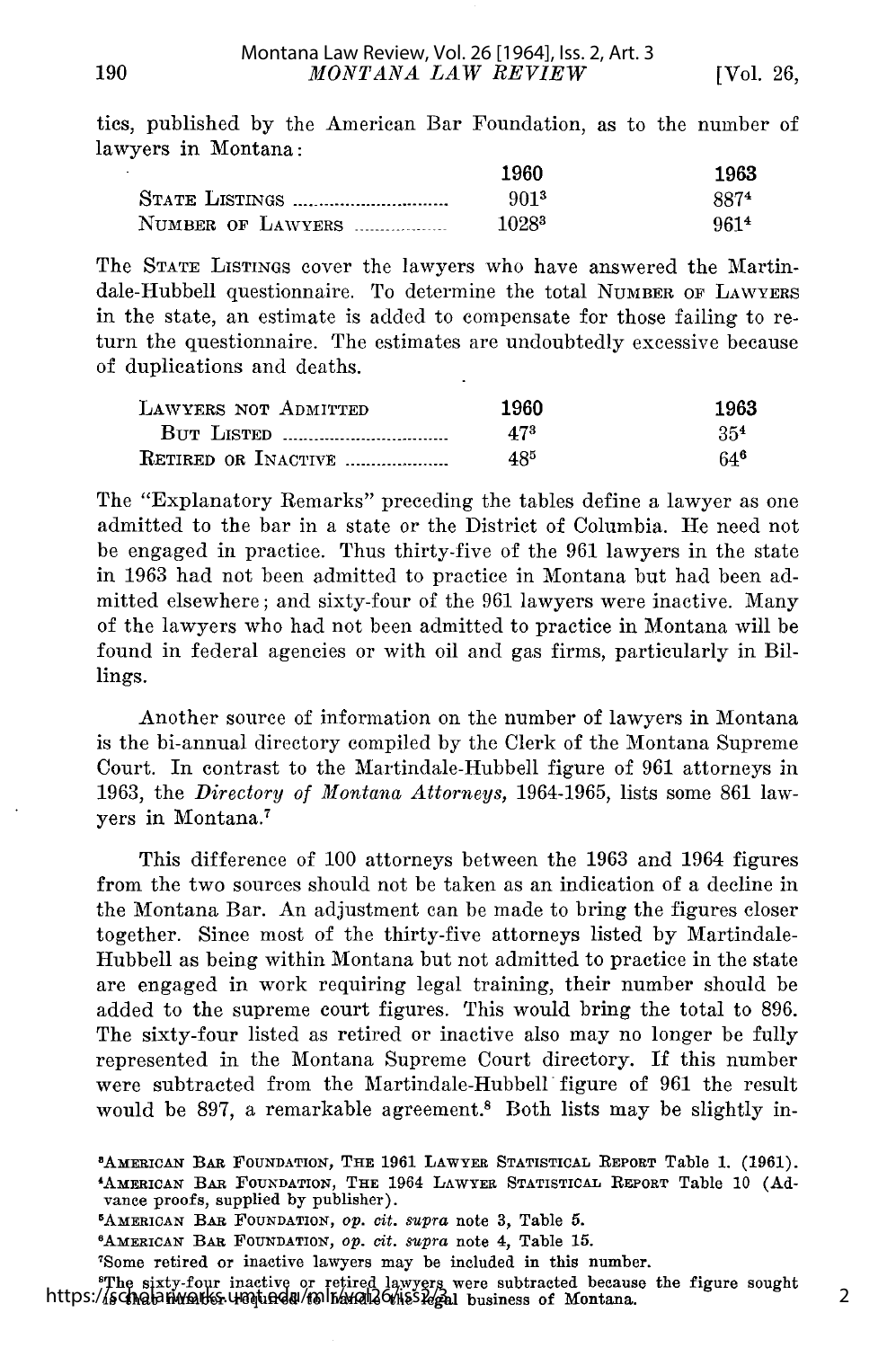#### 1965] *THE MARKET FOR LAWYERS IN MONTANA* 191 Houghton: The Market for Lawyers in Montana

flated. Taking this into account, it is possible to estimate-somewhat arbitrarily-that the legal profession in Montana presently numbers approximately 875.1

A second factor to be considered in determining the demand for legally trained people is the extent of any current shortage of attorneys in the state. As an aid in answering this question a questionnaire was sent in the fall of 1964 to selected practitioners in each county, asking the following questions:

- 1. Aside from regular turnover due to retirement, etc., can your county use additional lawyers at the present moment? How many?
- 2. Do you expect any growth in your county during the next five year (to Dec. 31, 1969) that might require additional lawyers **?1o**

Similar questions were directed to state and federal legal officers. All of the government officers and 75 percent of the other attorneys replied. In addition to furnishing information on their own counties, some answers described conditions in adjacent areas. Several who did not reply lived in counties with populations barely over 1000 and having small growth potential. Thus, negative answers from these counties could be predicted. The answers received established a uniform pattern which was used to assess neighboring areas from which questionnaires were not returned. Therefore, the information received was much more complete than the 75 percent rate of return to the questionnaire would indicate.

The answers indicated that about twenty-five additional attorneys beyond normal turnover could be used in the state.<sup>11</sup> Adding this figure to the present 875 establishes that Montana needs approximately 900 lawyers to cover its legal activities as of January, 1965.

According to the latest population estimate for Montana,<sup>12</sup> the ratio of lawyers to population in Montana is roughly 1:800. However, the importance of the ratio between number of lawyers and population should not be over emphasized. Blaustein and Porter in their work summarizing the findings of the *Survey of the Legal Profession,* found a much closer relationship between number of lawyers and the economic activity in each state as measured by wholesale sales, the number of manufacturing establishments, the number of service establishments, the number of cor-

<sup>&#</sup>x27;This figure may not completely eliminate the inflation, but any error should be less than 3 percent, completely adequate for the purposes of this study.

<sup>&</sup>quot;This question was designed to furnish additional background material and will not be considered further in this article.

<sup>&#</sup>x27;As most lawyers would be reluctant to advertise potentialities for possible competitors, this estimate should be considered as conservative.

<sup>&</sup>lt;sup>12</sup>As of July 1, 1964, Montana's population was approximately 705,000. U.S. BUREAU OF THE CENSUS, CURRENT POPULATION REPORTS, POPULATION ESTIMATES 10 (P-25<br>Publishere<sub>e</sub>by ScholarWorks at University of Montana, 1964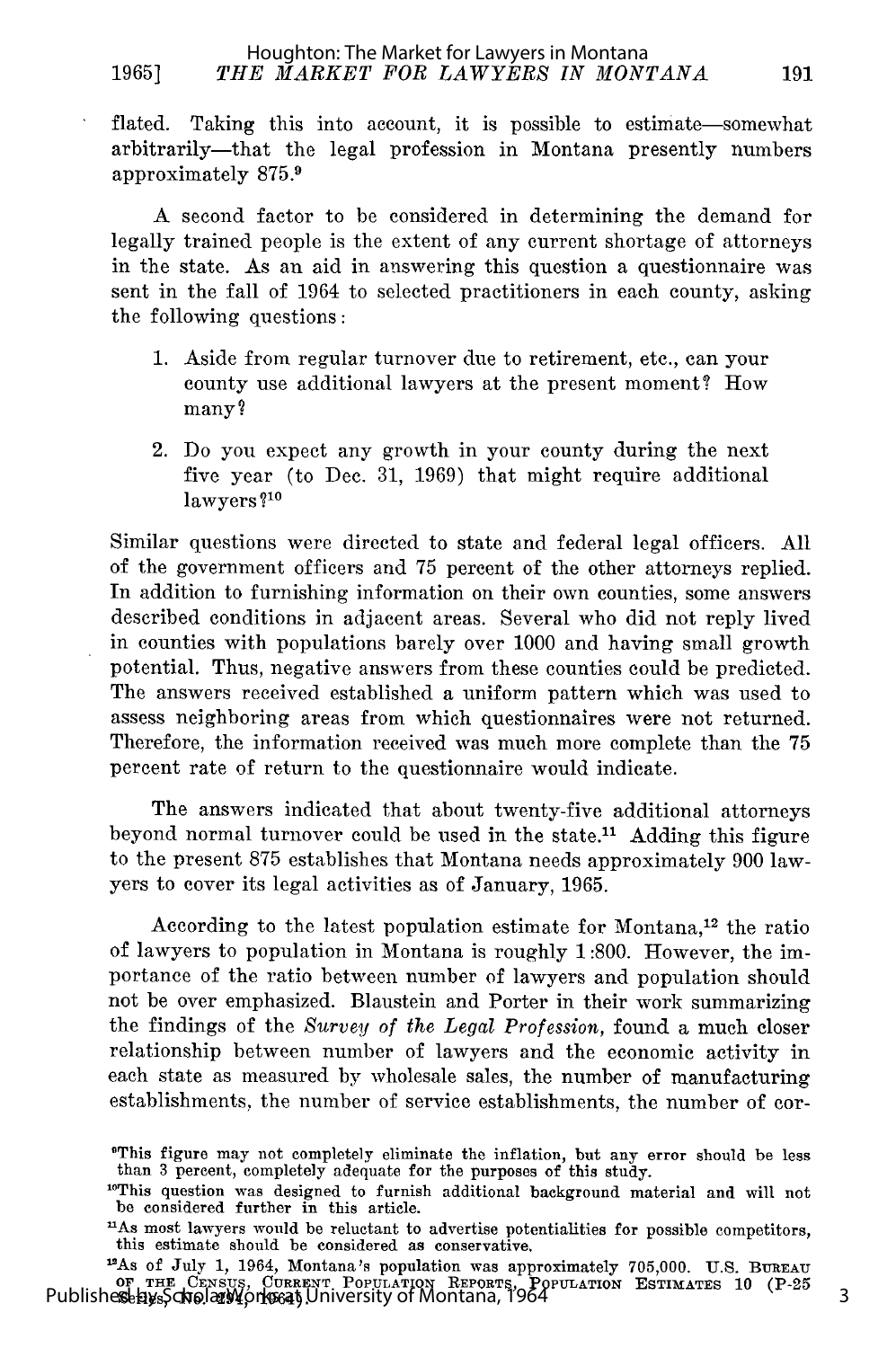192

porations, retail sales, etc.13 The number of lawyers in relation to population would thus be higher in the more populous states containing centers of industry and commerce and lower in more rural states such as Montana. The ratio of population per lawyer might be said to represent the economic mix of a state.14

The relation of business activity to the demand for lawyers was demonstrated by the answers to the questionnaire on the need for additional lawyers in Montana.<sup>15</sup> Those counties having over 25,000 population needed less than 1000 population to support a lawyer, even allowing for a surplus of lawyers in some of the cities. Those counties with between 10,000 and 25,000 population generally hovered about 1:1000, while those below 10,000 required more than 1,000 people to support an attorney. 16 Those answering the questionnaire from the most rural counties were quite uniform in their replies. Interest in having another attorney initiated when the ratio of 1:1500 was achieved. By the time the ratio reached 1:2000, the cry was for help!

#### **FACTORS CREATING A CONTINUING DEMAND**

In addition to a current shortage of attorneys in the state, a continuing annual demand is created by: 1. attrition due to death or retirement, 2. growth of the state's economy and population, 3. lawyers leaving for employment outside the state.

#### *Attrition*

Establishing an attrition rate for the legal profession is difficult. A study of the legal manpower needs of Florida estimated the national and state attrition rate to be 1 percent per year.<sup>17</sup> The annual attrition rate for Montana would be greater. Florida, having grown rapidly in recent years, has a younger bar than Montana, and thus a lower attrition rate. This face is confirmed by an examination of the age profile of the Montana Bar. On page 190, supra, the Martindale-Hubbell statistics on lawyers in Montana were set forth. For 885 of the 887 STATE LISTINGs a breakdown by year of birth is available:

"This study was conducted as an aid in planning future law school development in that state. Florida Board of Control, Manpower Study-Legal Profession app. C, https://scholarworks.umt.edu/mlr/vol26/iss2/3f Montana Law School Library.

<sup>&</sup>quot;BLAUSTEIN & PORTER, THE AMERICAN LAWYER 13 (1954).

<sup>&#</sup>x27; 4 This ratio is a convenient tool for determining the present need for attorneys, but any significant change in the state's economy would require its revision.

**<sup>5</sup>A** comparison of the counties from which the questionnaires were returned as to type of economy, population, etc., indicated a remarkable similarity in the elements creating a demand for lawyers.

<sup>&</sup>lt;sup>16</sup>One county which had a prodigious amount of oil activity did not fit into this grouping. It had a population of just under 4000 but could support each attorney with only about 650 people.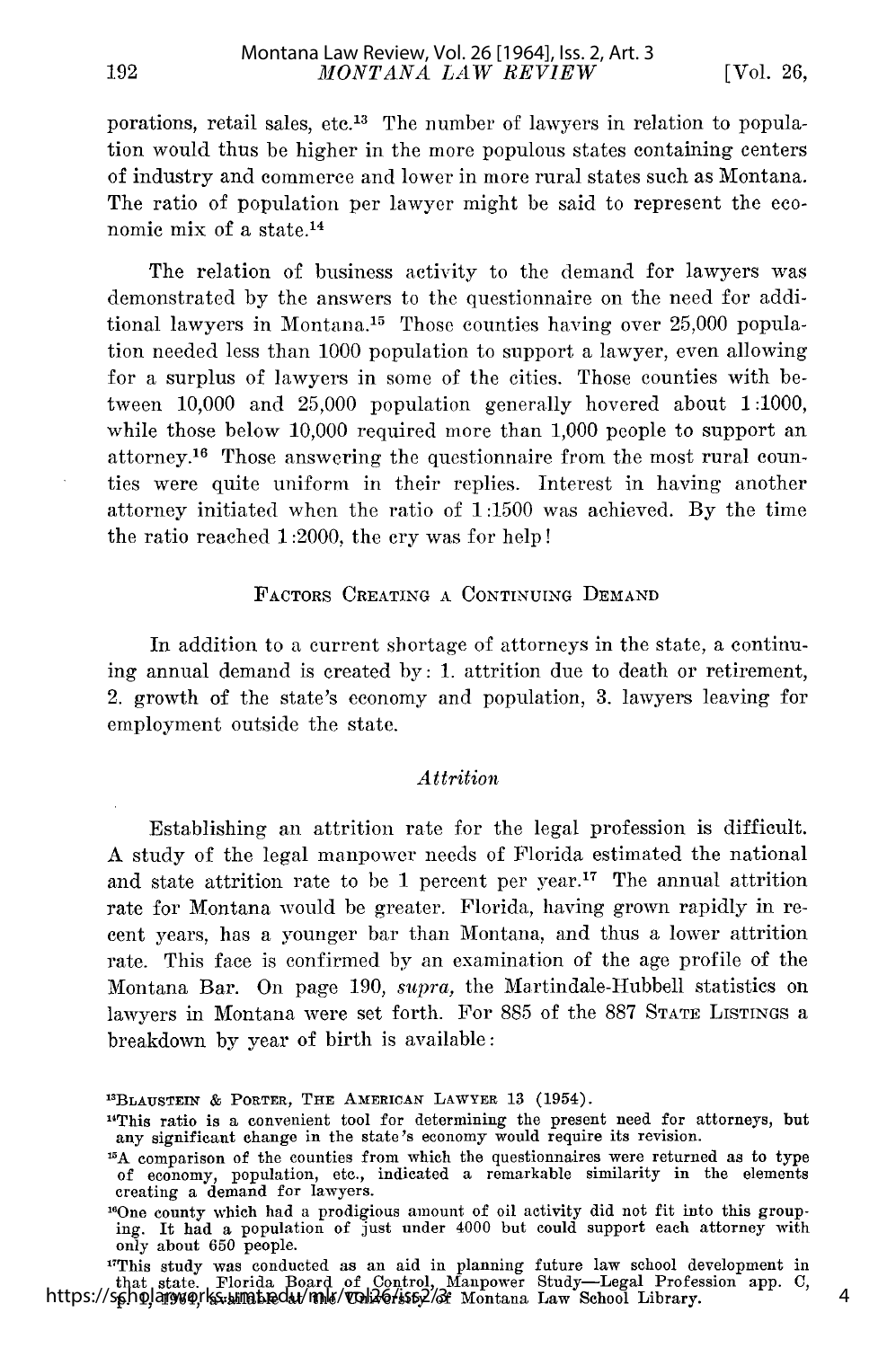|                       | 196018 | 196319 | Change |
|-----------------------|--------|--------|--------|
| Ante 1875             | $10\,$ |        | $-10$  |
| 1875-84               | 57     | 45     | $-12$  |
| 1885-94               | 100    | 82     | $-18$  |
| 1895-1904             | 69     | 66     | — 3    |
| 1905-14               | 172    | 160    | $-12$  |
| 1915-24               | 293    | 281    | $-12$  |
| 1925-29)              |        | 135)   |        |
|                       | 198    |        | $+22$  |
| 1930-34)              |        | 85     |        |
| 1935-                 | 2      | 31     | $+29$  |
| No Data               |        | 2      |        |
| <b>STATE LISTINGS</b> | 901    | 887    |        |
|                       |        |        |        |

Some of the losses, particularly in the group born between 1905 and 1924, might be explained by emigration from the state to accept other legal employment. However, for the purposes of this study, loss to the profession caused by attorneys leaving the state will not be considered as part of the attrition rate.

It is illuminating to compare the present relative sizes of the older age groups in Montana with the national averages for 1963 (percentages rounded):

| Year of Birth | $H.S.^{20}$ | Montana <sup>21</sup> |  |
|---------------|-------------|-----------------------|--|
| Ante 1895     | $9\%$       | 14%                   |  |
| 1895-1904     | 14%         | $7\%$                 |  |
| 1905-1914     | $22\%$      | 18%                   |  |
| 1915-1924     | 24%         | 32%                   |  |

These statistics show that a disproportionate segment of the Montana Bar is now over seventy years of age. The high attrition rate of lawyers in this group, starting even before 1960, is a main cause of the present shortage of lawyers in Montana. In 1963, the number of lawyers over seventy was more than 50 percent above the national average. Even though many of the sixty-four retired or inactive lawyers are in this group, the over seventy segment may contribute an almost one percent attrition rate by itself. When this is added to the attrition rate for the remainder of the profession, the total rate for the Montana Bar should be over 1.5 percent or about fifteen lawyers a year. This rate of 1.5 percent is not likely to last much beyond 1969, for the group of Montana attorneys born between 1895 and 1914 is smaller than the national average. As these men reach retirement age, the annual rate of attrition should decline to approximately one percent.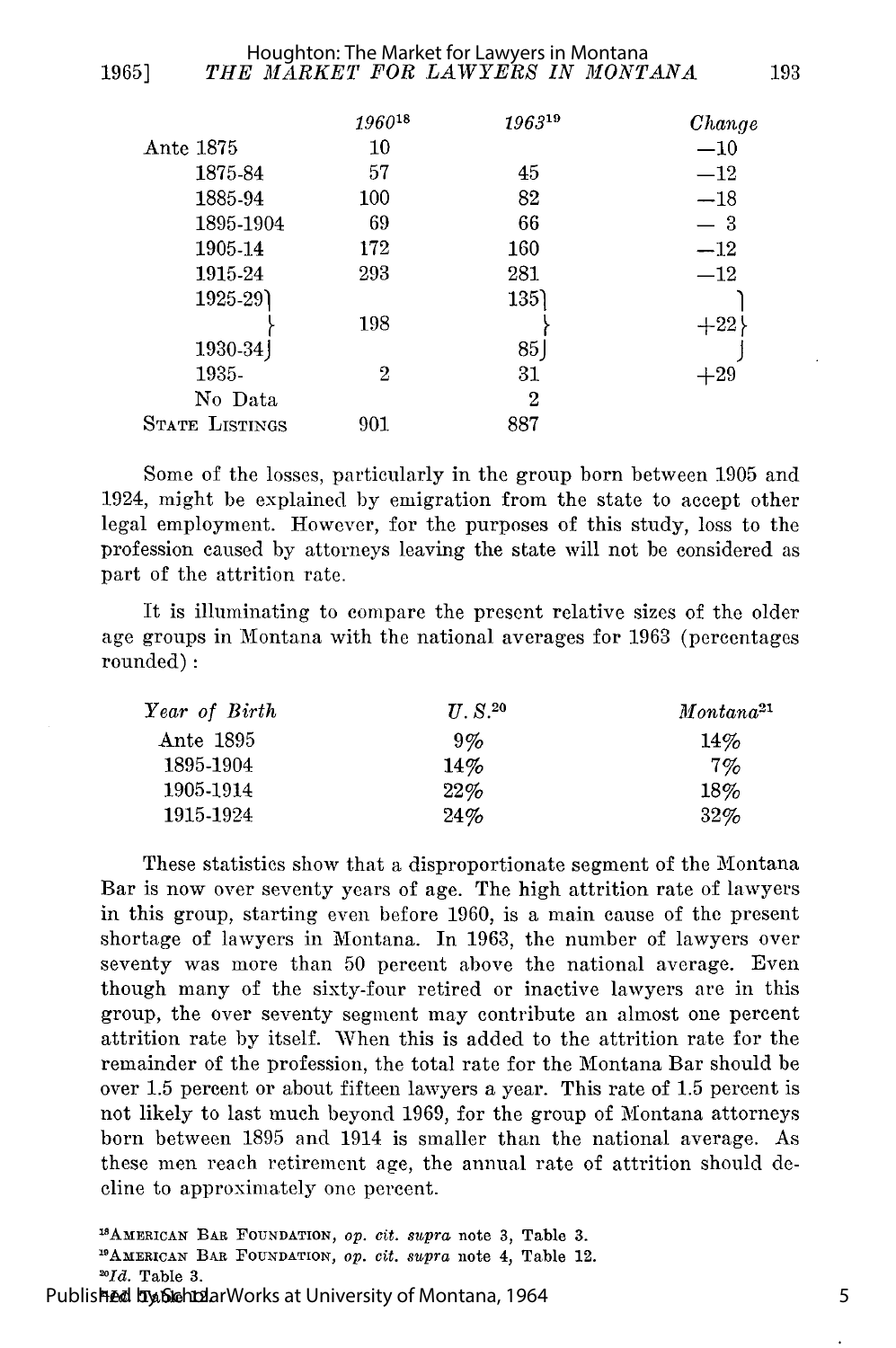#### *Economic and Population Growth*

The growth of a state, particularly its economic growth, is important in creating a demand for more attorneys. Unfortunately, Montana's rate of growth has lagged for several years.<sup>22</sup> This is reflected by the comparatively low rate of population increase for Montana. Since the April, 1960 census figure of 674,767, it is estimated that the state's population had risen to 705,000 by July, 1964,<sup>23</sup> or about 7,000 per year.<sup>24</sup> This would require nearly nine additional attorneys per year at one per 800 people. The population increase from 1960 to 1963 was 5.2 percent for the United States but only 3.8 percent for Montana.<sup>25</sup> Had Montana equalled the national growth rate, twelve new lawyers instead of nine would be needed each year.

An increase in the size of the state bar by nine attorneys per year will be sufficient for the forseeable future. However, continued attention should be paid to the state's economy since modest trends in the nation's economy can drastically alter Montana's growth possibilities.

#### *Lawyers Leaving Montana*

Each year some attorneys who have previvously practiced law in Montana leave for outside employment. Those leaving for military duty or for court clerkships will probably return to the state, although some permanent loss is occasioned through offers received as a result of such service. Moves resulting from retirement are covered by the previously mentioned attrition rate and need not be discussed here.

During the period from 1962 to 1964, twenty-five attorneys left Montana.26 Four of these left because of such factors as economic dislocation in the Butte area. The twenty-one others probably left behind them openings to be filled by new attorneys. This is a little over ten per year. An analysis of the 1959-1960 and 1964-1965 editions of the *Directory of Montana Attorneys* indicated that just under ten attorneys per year left the state. These figures are dependent upon a notification of the Clerk of the Montana Supreme Court, so may be understated. The net outgo is thus about ten year.27 Numerically it is likely to increase if the economy of the country continues to advance beyond that of Montana.

Montana after practicing elsewhere--often for several years. Since these attorneys are already and the bar, such admitted to the bar, such admitted to the bar, such admitted to the bar, such admitted to the bar, such admit https://schooldrevdyks.dumttedu/mlw/wol26/iss2/additions may be overlooked.

<sup>2</sup>Mont. Bus. *Q.,* Winter 1963, **p. 35.** See generally "The Business Outlook" sections of the Mont. Bus. Q. for discussions of factors affecting the growth of Montana's economy.

*<sup>2</sup>Supra* note 12.

<sup>21</sup>The rate of increase varies from year to year. Between 1963 and 1964, an increase of only 4000 people was registered. *Supra* note 12, at 8.

*Supra* note 12.

<sup>21</sup>Letter from Thomas J. Kearney, Clerk of the Montana Supreme Court, to R. M. Houghton, Dec. 14, 1964. -nSurprisingly, the comparison showed that at least one attorney per year returned to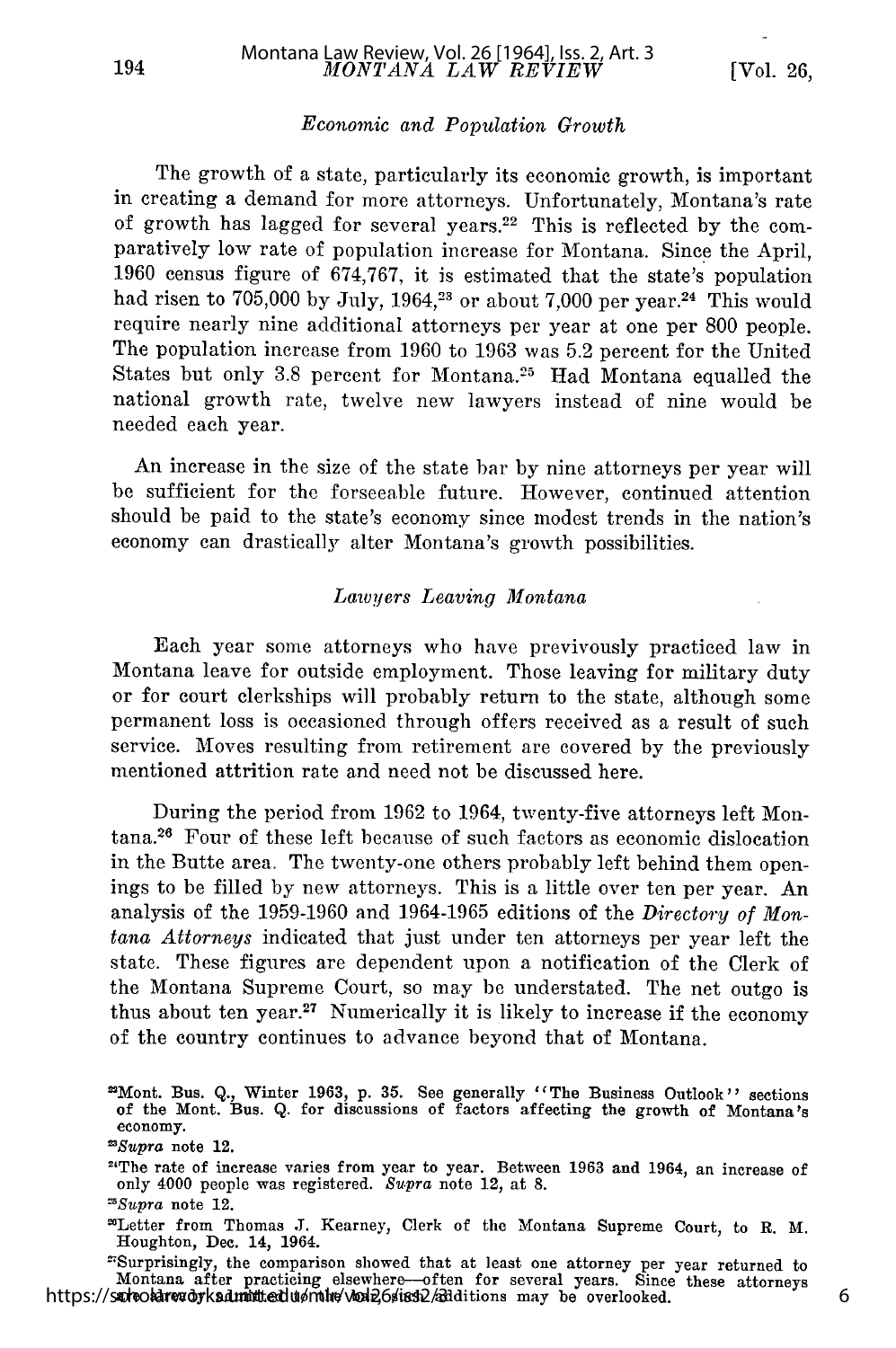Another loss to the bar occurs when attorneys abandon their profession for other endeavors such as the clergy, business, teaching or politics. The exact extent of this loss in Montana is unknown, but it is estimated to be about one attorney per year.<sup>2</sup>

#### **SUPPLY**

Turnover due to death or retirement, economic growth, mobility and other miscellaneous factors combine to create a market for about thirtyfive attorneys per year in Montana. This market is supplied by the University of Montana Law School graduates; and by those passing the bar examination, or who are admitted by reciprocity.

The numbers admitted to practice by passing the state bar examination or by reciprocity over the past five years are as follows:  $1960-19$ ; 1961-8; 1962-11; 1963-8; 1964-13.<sup>29</sup> These average out to just under twelve per year. It is difficult to predict what this number will be in the future since the educational requirements for admission by examination were raised this year.<sup>30</sup> The Dean of the University of Montana Law School, the Chairman of the Montana State Board of Bar Examiners and others believe that most of those taking the bar examination have studied law through correspondence schools. Many of these studied law as an aid to a career outside of the legal profession. In competition with graduates of accredited schools, the correspondence lawyer is likely to suffer. Consequently, those entering the bar by examination probably do not fill twelve legal positions a year.

The Law School will thus have to supply twenty-five to thirty of the estimated thirty-five lawyers needed annually for the near future. In order to meet the state's requirements, it is neessary to graduate more than the number actually needed. From 1960 through 1964, the Law School graduated ninety-one students. Of these, eight out-of-state students left Montana summarily.<sup>31</sup> Three others who went into the military service upon graduation appear to have accepted permanent employment outside the state. If these ratios continue, 12 percent of the University of Montana Law School graduates will not be available for employment within the state. Recent non-resident fee increases may curtail the number of out-of-state students,<sup>32</sup> but increased enrollment pressure at law schools in other states may tend to offset any such decrease.

31The University of Montana has increased non-resident tuition and fees from \$599.50 Publisheddby.ScholarWorkstattuniversity of Montana, 1964

<sup>2</sup>Part of the market for legally trained persons in Montana lies outside the usual supply and demand factors. Some positions in federal employment, legal education and a few industries, particularly oil and gas, may be filled from out-of-state sources.<br>The small number of such positions makes this a minor factor.

<sup>2</sup>Montana Supreme Court.

<sup>3°</sup>Instead of the previously required two years, the supreme court now requires each applicant for the bar examination to have studied for three years at the undergraduate level. **MONT.** SuP. **CT.** R. XXV **13.** 3.

aThese eight were not included in the number of those leaving the state for legal employment elsewhere after practicing in Montana.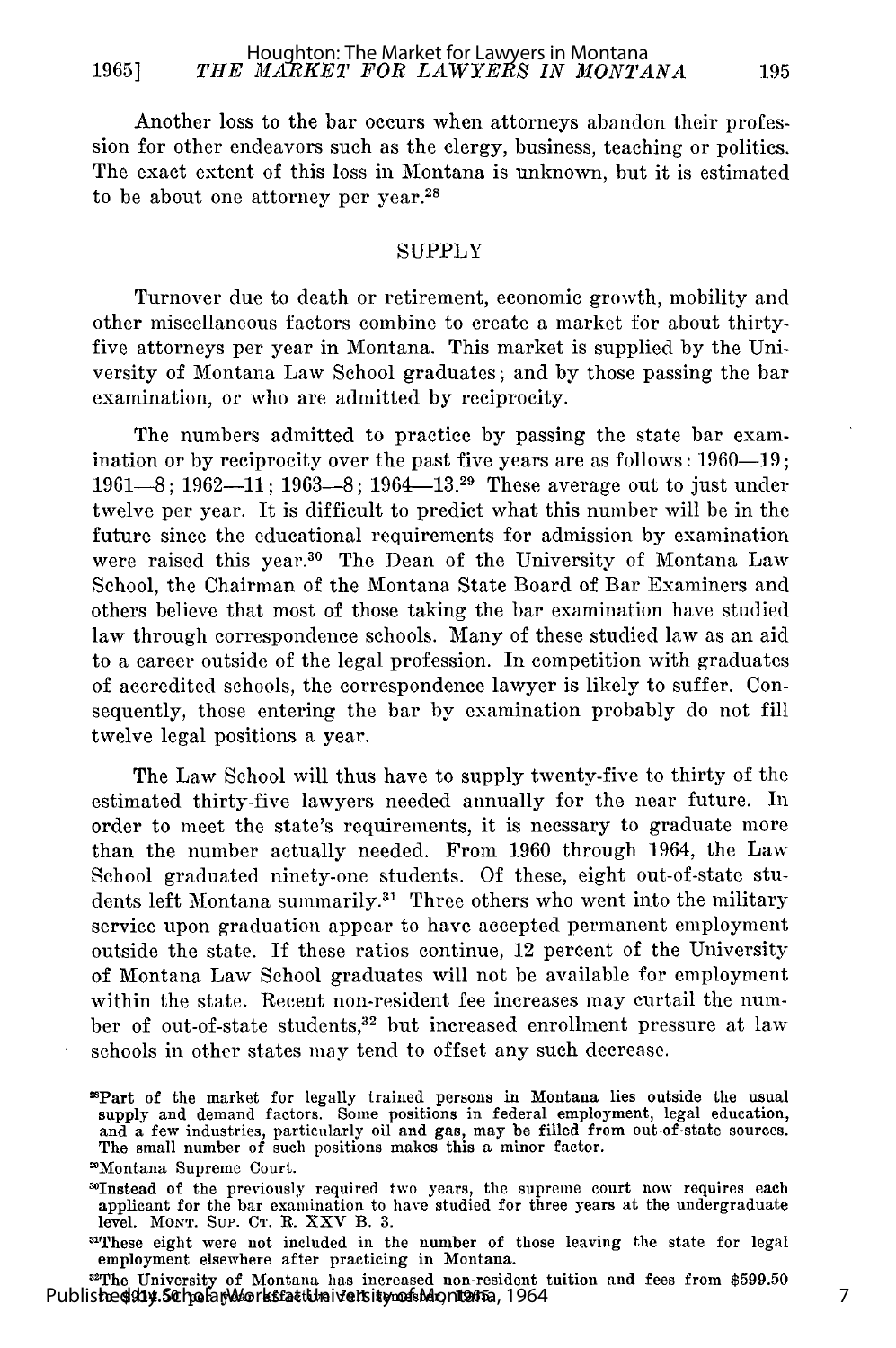In 1965, Montana should graduate twenty-one lawyers. Though all are admitted to practice upon motion,<sup>33</sup> the demand for lawyers in Montana will not be met. In 1966 over thirty should graduate and, applying the 12 percent shrinkage figure, supply and demand will be equal. If the graduating classes thereafter are near forty, with thirty-five remaining in the state, there will be a surplus of about eight lawyers a year. This surplus could be utilized to fill the twenty-five potential positions found to exist at present in the state. About half of these positions are in sparsely populated portions of eastern Montana and a surplus of lawyers may be necessary to make the area attractive to the prospective counselor. However, all of these vacancies could be filled by 1969.

#### **CONCLUSION**

Through 1969 the outlook for law graduates in Montana is most optimistic. After 1969 the situation appears less promising. With the retirement of the large number of lawyers over seventy years old, the attrition rate will be reduced. Even with a compensating increase in the economic growth rate for Montana, the Law School would only be able to place approximately twenty to twenty-five graduates per year. To compound the difficulty, the postwar baby crop should begin entering the law schools in 1968 and enrollment-and eventual graduation-might rise by another third.

To provide employment for the law graduates will be one of the major problems during the seventies. The condition of the state and national economy will be important. A rising economy requires additional legal services. The recent passage of the act providing compensation for counsel for indigent defendants in federal court will increase legal employment.<sup>34</sup> The introduction of group legal services has already been considered by the State Bar of California.<sup>35</sup> The adoption of such plans would open a new market for attorneys. Finally, an active placement program in the Law School might discover additional openings. The years of the Law School being merely an "order taker" will soon be over.

The challenge of the sixties has been to provide facilities for the education of an increased number of law students. The challenge of the seventies will be to provide positions for them.